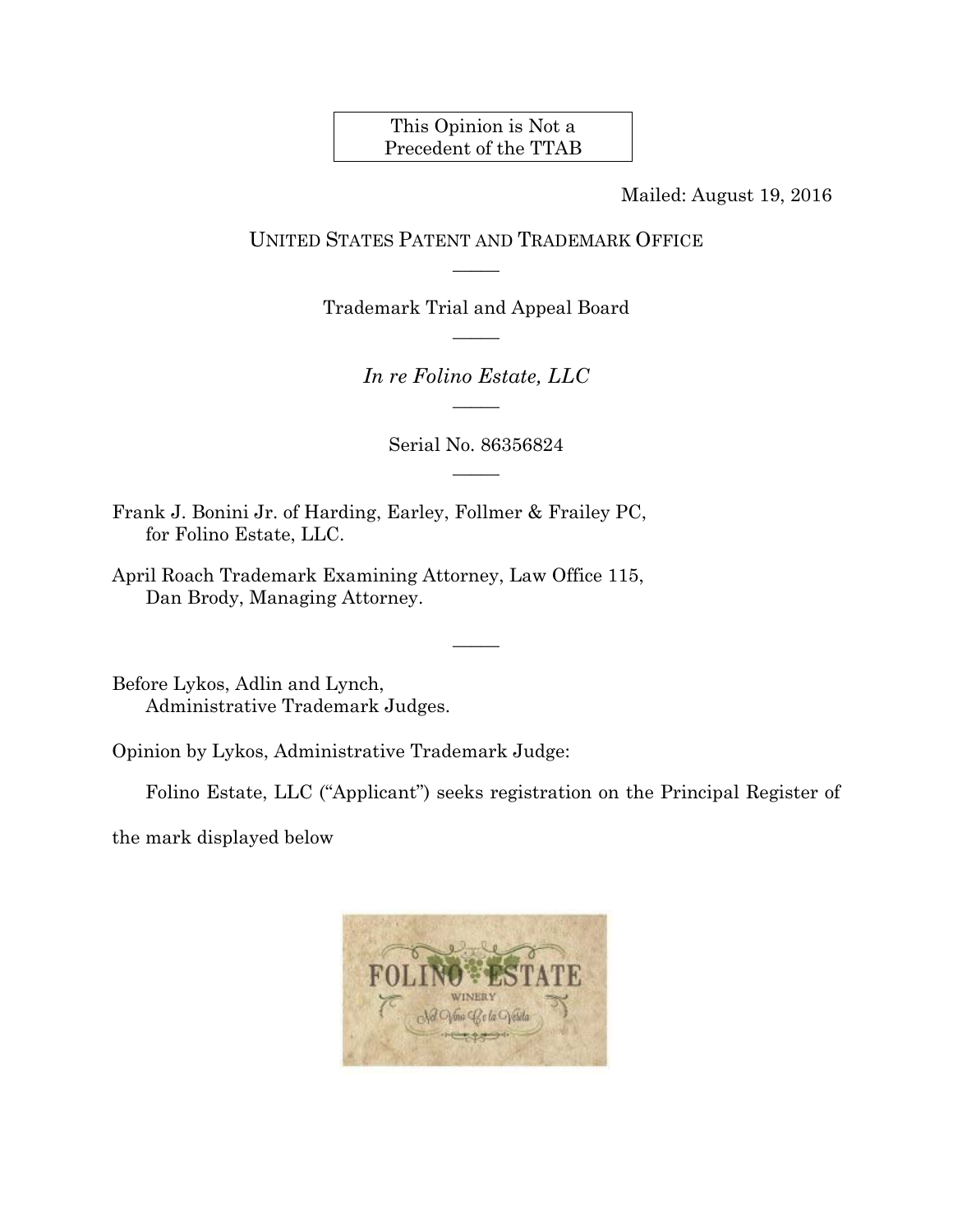for the following goods and services, as amended:<sup>1</sup>

Wine; beverages, namely, wine and liquor in International Class 33;

Weddings, namely, hosting of events, namely, entertainment services in the nature of planning and coordinating wedding receptions in International Class 41;

Bar and restaurant services, namely, providing food and beverages in the nature of wine, beer and liquor; wine bar services; cocktail lounge services in International Class 43; and

Catering services; weddings, namely, rental of banquet facilities for wedding receptions in International Class 45.

The description of the mark is as follows:

The mark consists of the following: the wording "FOLINO ESTATE" in brown, the wording "WINERY NEL VINO C'E LA VERITA" in black, and a design of green grapes, green leaves, and green decorative scrolls, all within a tan rectangle.

The colors tan, brown, green and black are claimed as a feature of the mark. The

application includes a disclaimer of ETATE WINERY and the following translation

statement:

 $\overline{a}$ 

The English translation of "Nel Vino C'e la Verita" in the mark is "In Wine There is Truth".

Registration was refused under Section 2(d) of the Trademark Act, 15 U.S.C.

§ 1052(d) as to the goods and services in International Classes 33, 43 and 45, on the

ground that Applicant's applied-for mark so resembles the registered mark displayed

below for "grape wine; red wine; table wines; white wine; wine; wines" in

<sup>1</sup> Application Serial No. 86356824, filed August 4, 2014, under Section 1(b) of the Trademark Act, 15 U.S.C. § 1051(b), alleging a bona fide intent to use the mark in commerce.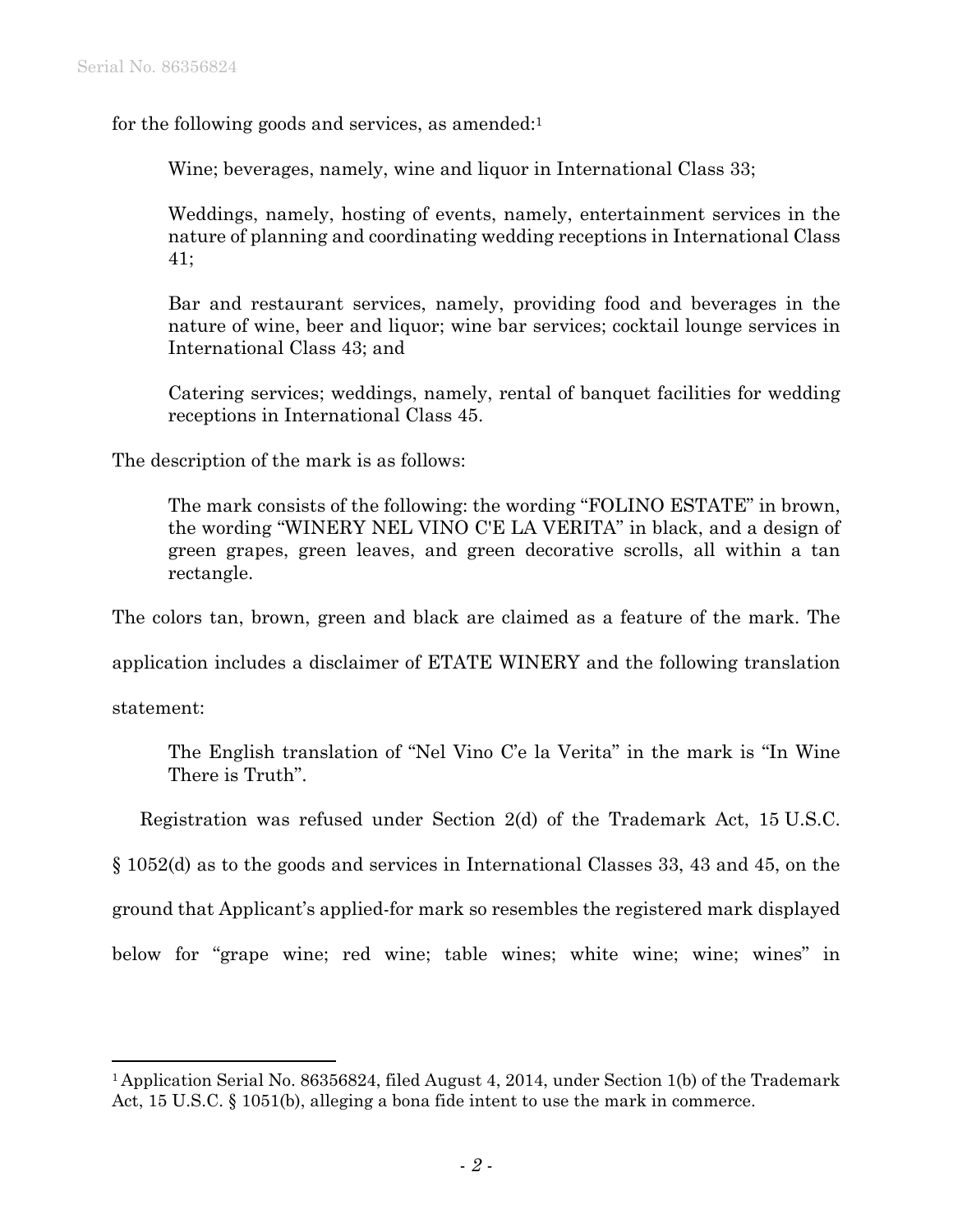1

International Class 33 that, when used on or in connection with Applicant's identified goods and services, it is likely to cause confusion or mistake or to deceive:2



The description of the cited mark is as follows: "The mark consists in part of a stylized letter 'F'." The stippling in the stylized letter 'F' is for shading purposes." Color is not claimed as a feature of the mark, and CELLARS is disclaimed.

When the refusal was made final, Applicant appealed and requested reconsideration. After the Trademark Examining Attorney denied the Request for Reconsideration, the appeal resumed and is now briefed.

We base our determination under Section 2(d) on an analysis of all of the probative evidence of record bearing on a likelihood of confusion. *In re E. I. du Pont de Nemours & Co*., 476 F.2d 1357, 177 USPQ 563, 567 (CCPA 1973) (setting forth factors to be considered, hereinafter referred to as "*du Pont* factors"). *See also In re Majestic Distilling Co*., 315 F.3d 1311, 65 USPQ2d 1201, 1203 (Fed. Cir. 2003).

<sup>2</sup> Registration No. 3293230, registered September 18, 2007 on the Principal Register; Section 8 affidavit accepted.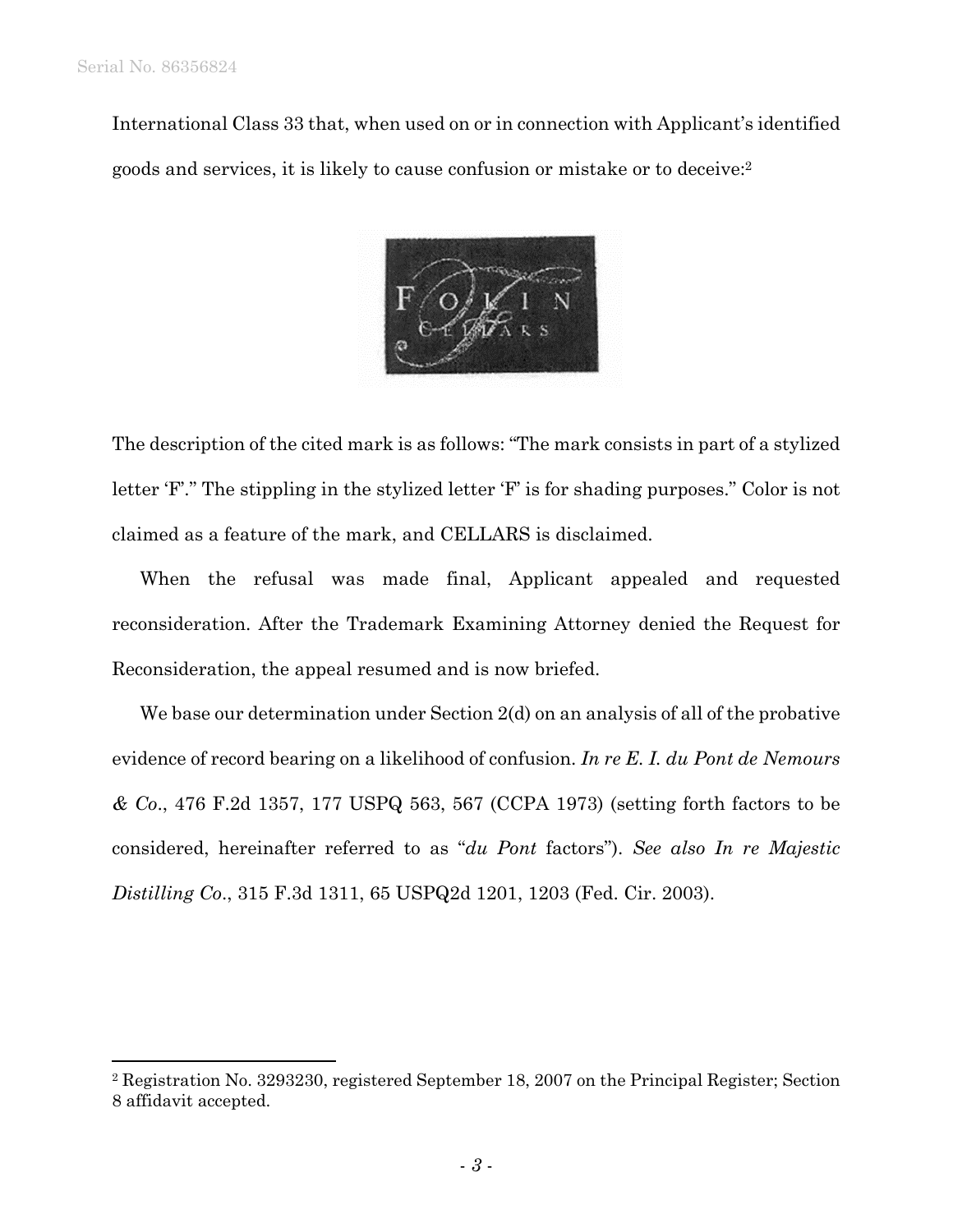Serial No. 86356824

1

We turn first to a comparison of the goods and services as identified in the application and cited registration. *See Stone Lion Capital Partners, LP v. Lion Capital LLP,* 746 F.3d 1317, 110 USPQ2d 1157, 1161 (Fed. Cir. 2014); *Octocom Systems, Inc. v. Houston Computers Services Inc.*, 918 F.2d 937, 16 USPQ2d 1783, 1787 (Fed. Cir. 1990). Both the application and cited registration include "wine."3 Because the goods are identical in part, we must presume that these goods travel in the same channels of trade to the same classes of consumers. *See In re Viterra Inc*., 671 F.3d 1358, 101 USPQ2d 1905, 1908 (Fed. Cir. 2012). In addition, the Examining Attorney introduced evidence showing that it is not uncommon for restaurants and bars to sell wine under the same mark and for wedding reception facilities to offer wine under the same brand name. *See* excerpts from the third-party web sites https://coopershawkwinery.com, www.taborhill.com, www.castelgrisch.com, www.littlehillswinery.com, www.lavendercrest.com, www.callawaywinery.com attached to November 13, 2014 and June 8, 2015 Office Actions. This evidence suffices to show that Applicant's International Class 43 and 45 services are related to Registrant's goods. Thus, the second and third *du Pont* factors weigh in favor of finding a likelihood of confusion as to each refused international class of goods and services.

<sup>3</sup> Applicant did not address the second and third *du Pont* factors in its brief. Nonetheless, it is still the Examining Attorney's burden to establish that the goods and services are related to support a finding of likelihood of confusion. *See, e.g., In re White Rock Distilleries Inc*., 92 USPQ2d 1282, 1285 (TTAB 2009).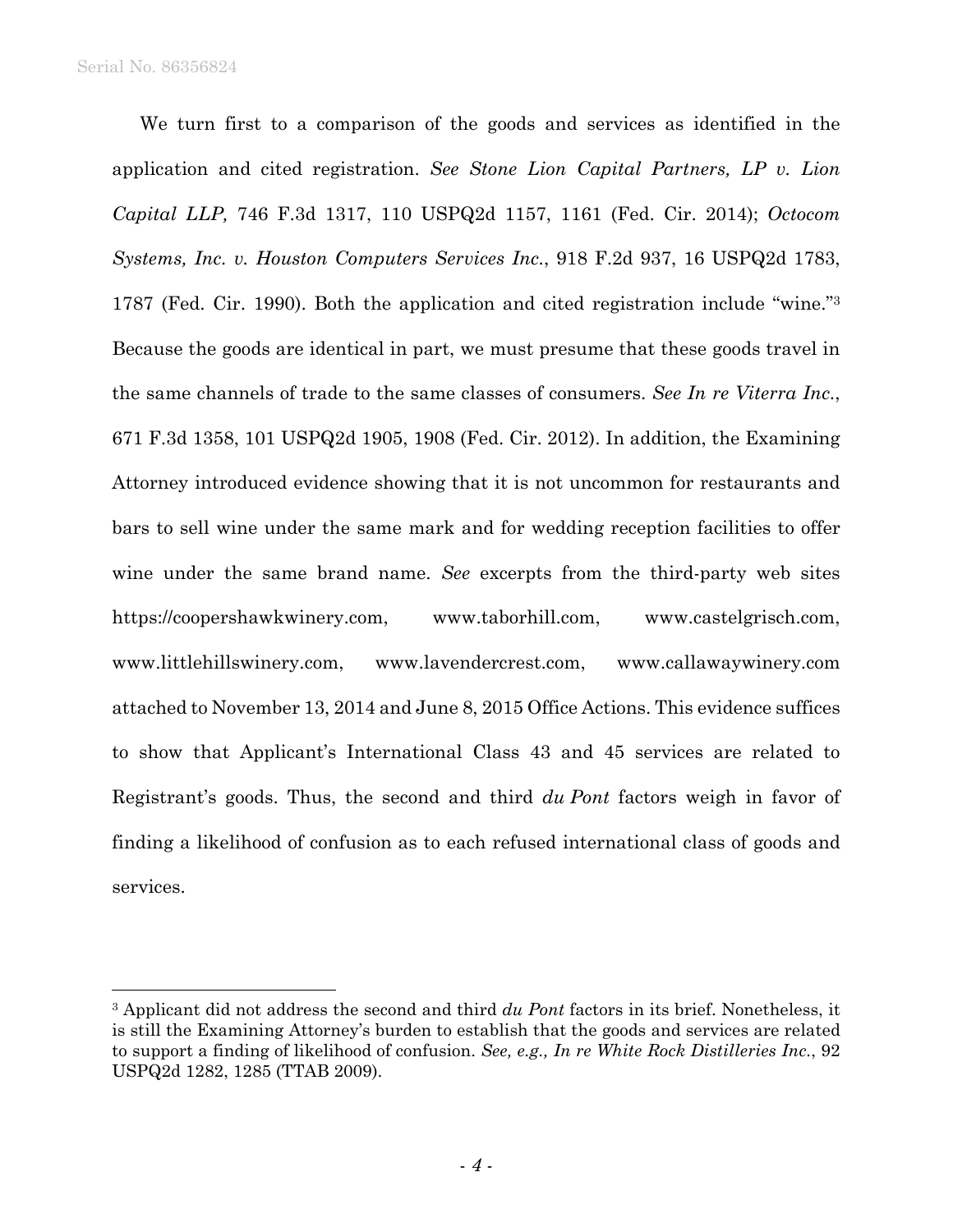Serial No. 86356824

That being said, a single *du Pont* factor may be dispositive, and we find that to be the case here, where the marks are so dissimilar that confusion is unlikely. *See Kellogg Co. v. Pack'em Enterprises Inc*., 951 F.2d 330, 21 USPQ2d 1142 (Fed. Cir. 1991). The first *du Pont* factor involves an analysis of the similarity or dissimilarity of the marks in their entireties as to appearance, sound, connotation and commercial impression. *See Palm Bay Imports, Inc. v. Veuve Clicquot Ponsardin Maison Fondee En 1772*, 396 F.3d 1369, 73 USPQ2d 1689 (Fed. Cir. 2005). "The proper test is not a side-by-side comparison of the marks, but instead 'whether the marks are sufficiently similar in terms of their commercial impression' such that persons who encounter the marks would be likely to assume a connection between the parties." *Coach Servs., Inc. v. Triumph Learning LLC*, 668 F.3d 1356, 101 USPQ2d 1713, 1721 (Fed. Cir. 2012). Because the similarity or dissimilarity of the marks is determined based on the marks in their entireties, the analysis cannot be predicated on dissecting the marks into their various components; that is, the decision must be based on the entire marks, not just part of the marks. *See Stone Lion,* 110 USPQ2d at 1161; *In re National Data Co*rp., 753 F.2d 1056, 224 USPQ 749, 751 (Fed. Cir. 1985). *See also Franklin Mint Corp. V. Master Mfg. Co.*, 667 F.2d 1005, 212 USPQ 233, 234 (CCPA 1981) ("It is axiomatic that a mark should not be dissected and considered piecemeal; rather, it must be considered as a whole in determining likelihood of confusion").

The Examining Attorney argues that the disclaimed wording and design elements of the marks are of lesser significance, focusing on the fact that the first term in both Applicant's and Registrant's mark share the same initial letter string F-O-L-I-N.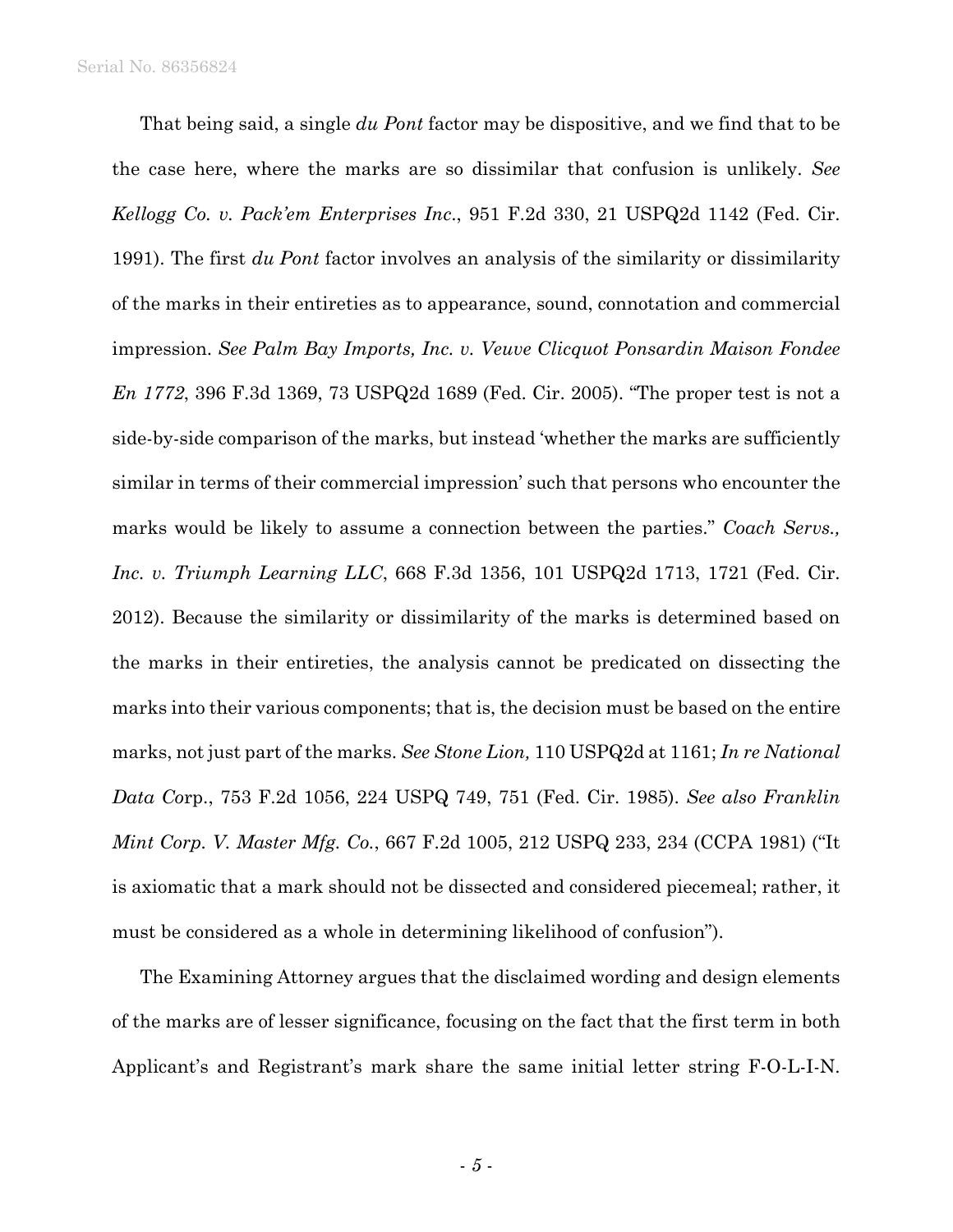Serial No. 86356824

However, the similarities stop there. When we compare the marks as a whole, we find them to be dissimilar in sound, appearance, connotation and commercial impression. The terms FOLIN and FOLINO project different connotations and commercial impressions. The "O" at the end of FOLINO gives it more of an Italian look and sound, particularly given that FOLINO is accompanied by the tag line in Italian "NEL VINO C'E LA VERITA." The use of other Italian wording contributes to FOLINO having the impression of an Italian word or name, suggesting to the consumer some connection to Italy. By contrast, the cited mark is devoid of any such connotation.

The Examining Attorney, relying on the principles that "there is no correct pronunciation of a mark" and because "it is impossible to predict how the public will pronounce a particular mark," asserts that we must assume that the "marks" could be pronounced in the same manner by consumers. *See Embarcadero Techs., Inc. v. RStudio, Inc.*, 105 USPQ2d 1825, 1835 (TTAB 2013) (quoting *In re Viterra Inc.*, 101 USPQ2d at 1912). We agree that FOLIN and FOLINO could both be pronounced with a long letter "o" vowel sound and /ee/ sound for the letter "i." However, FOLINO includes the "O" at the end, creating an additional syllable and a different sound. In addition, these words do not form the entirety of either Applicant's or Registrant's marks. While we are mindful of the often cited principles that disclaimed matter and design elements are generally considered subordinate, we are also guided by the antidissection rule. The prominent design of the green grapes, leaves, and decorative scrolls overlaying the words FOLINO ESTATE in Applicant's mark "catches the eye." *See Parfums de Coeur Ltd. v. Lazarus*, 83 USPQ2d 1012, 1016 (TTAB 2007) ("…the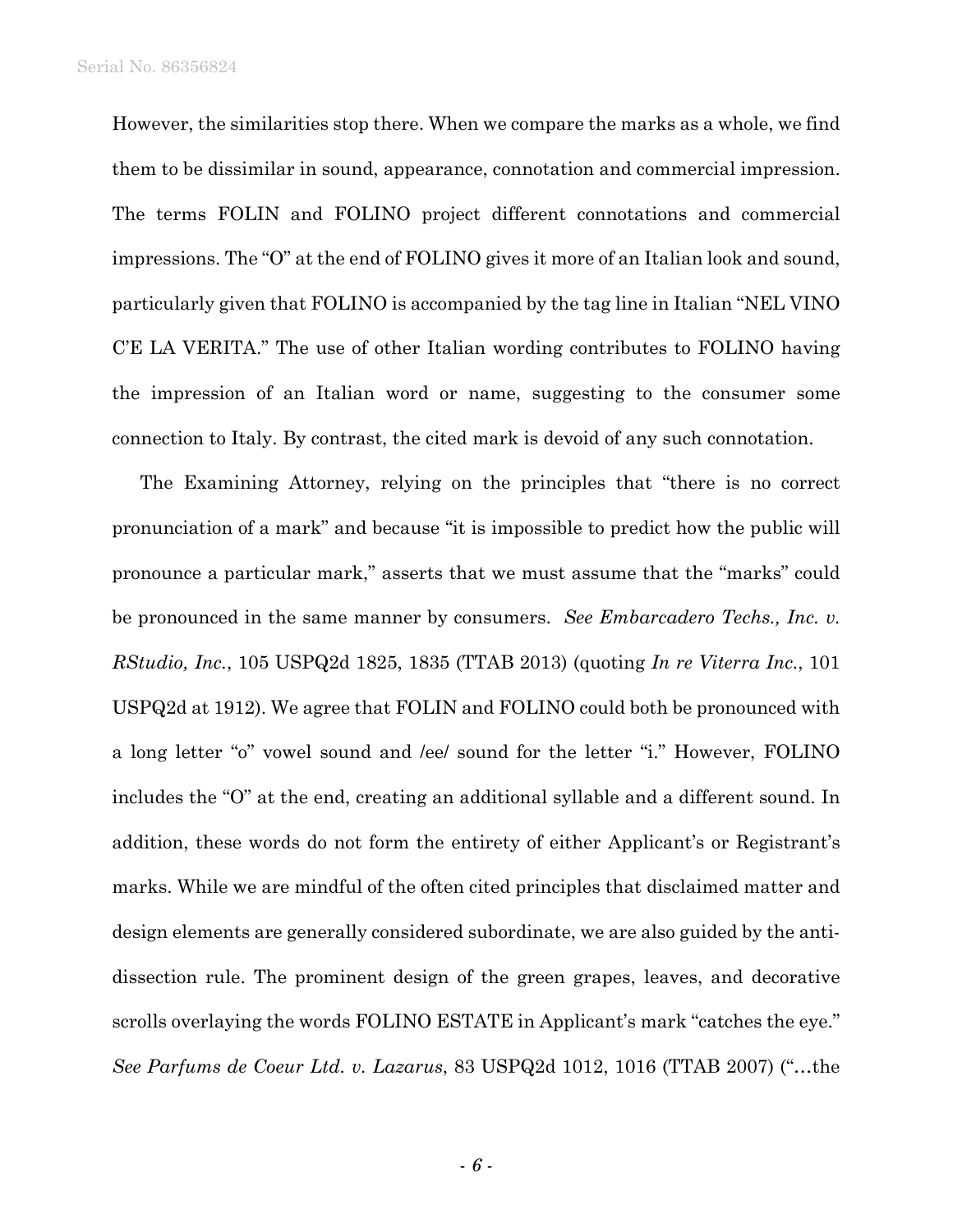1

design is very noticeable and has the effect of catching the eye and engaging the viewer before the viewer looks at the word BODYMAN."). Likewise, the stylized darker letter "F" superimposed over the entirety of the cited mark is the largest component of the mark and makes a significant impression. These distinct design features contribute to the different appearances and impressions of the marks.

In summary, we have carefully considered all of the evidence of record and arguments pertaining to the *du Pont* likelihood of confusion factors, including any evidence and arguments not specifically addressed in this opinion. We treat as neutral any *du Pont* factors for which there is no evidence or argument of record.<sup>4</sup>

<sup>4</sup> Applicant maintains that term FOLIN in the cited mark is diluted and weak in the wine industry. In support thereof, Applicant has made of record various third-party registrations purportedly to show that the cited mark is entitled to only a narrow scope of protection. Many of these registrations have been cancelled. The remaining third-party registrations are for the following marks FOLIE BOX, FOLIE A DEUX, DOLIN, and FOLONARI to identify wine These registrations are of minimal, if any, probative value due to the obvious differences with the cited mark. Furthermore, while third-party registrations may be used to show that a term has a meaning or significance in the same way that dictionaries are used, we cannot determine from the face of the registrations whether the term FOLIN is descriptive or geographically descriptive of the identified goods and services and therefore weak or deserving of a lesser degree of protection. *See Juice Generation, Inc. v. GS Enters. LLC,* 794 F.3d 1334, 115 USPQ2d 1671, 1675 (Fed. Cir. 2015) (quoting *Tektronix, Inc. v. Daktronics, Inc.,* 534 F.2d 915, 189 USPQ 693, 694 (CCPA 1976)). *See also The Institut National des Appellations D'Origine v. Vintners International Co. Inc.,* 22 USPQ2d 1190, 1196 (Fed. Cir. 1992) ("third party registrations show the sense in which the word is used in ordinary parlance and may show that a particular term has descriptive significance as applied to certain goods or services.") (internal citations omitted). Finally, because third-party registrations of marks are not evidence that the registered marks are in use, they are of limited probative value for demonstrating weakness of the marks. *See In re Mighty Leaf Tea*, 601 F.3d 1342, 94 USPQ2d 1257, 1259 (Fed. Cir. 2010). In view thereof, the sixth *du Pont*  factor, the number and nature of similar marks in use on similar goods and services, is neutral.

In addition, Applicant argues that because the USPTO permitted the registration of various marks sharing the same term to identify wines or related goods and services, consumers are unlikely to confuse Applicant's and Registrant's marks. In support thereof, Applicant relies solely on listings and copies of applications and registrations obtained from the USPTO database. *See* December 8, 2015 Request for Reconsideration. We are unable to determine,